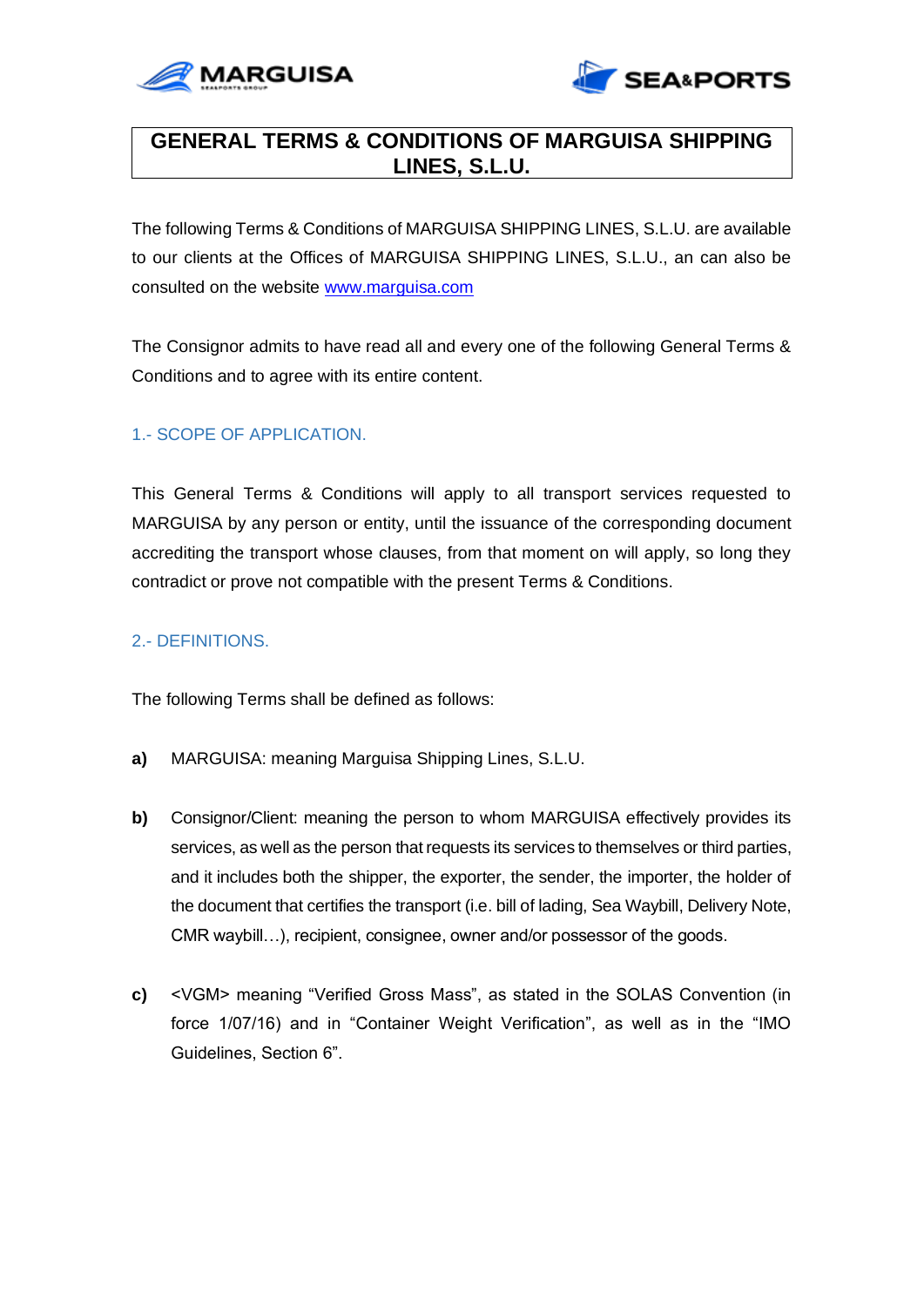



#### 3.- OBLIGATIONS AND LIABILITY OF MARGUISA's.

**3.1** If there not be specific written instructions, MARGUISA shall arrange the transport, the itineraries and the handling of the goods at its discretion.

**3.2** Unless expressly agreed otherwise, MARGUISA's liability shall be strictly limited to damages and loss suffered by the goods, meaning MARGUISA, therefore, shall not be held responsible by any circumstance for the loss of profits and/or customers, penalty clauses, delays or any other claim apart from the ones caused by damage or material loss suffered by the goods. Be that as it may, MARGUISA's liability apart from damages and loss suffered by the goods shall not exceed the equivalent to the price of transport under the contract entered into with the Client.

**3.3** MARGUISA shall neither be held responsible, unless expressly agreed otherwise, for the fulfillment of instructions issued after the document that certifies the transport has been issued, nor for any contingency resulting from the aforesaid late instructions.

**3.4** MARGUISA's liability shall be subject to the national or international regulations applicable to the corresponding means of transport where the damage occurs and/or to contractual and non-contractual claims, and shall be restricted, despite the claim (contractual or non-contractual), to the maximum amounts established in the regulations in force of the means of transport in which the damage and/or loss occurs.

**3.5** When the time of the journey in which the damage occurred cannot be determined, MARGUISA's liability will be ascertained in accordance with the provisions of the Law 15/2009 regarding the land transport contract of goods.

**3.6** In the event of warehousing and storage of goods, MARGUISA's liability shall be restricted in accordance with the provisions of the article 334 of the Law 14/2014, July 24<sup>th</sup>, on Maritime Navigation.

**3.7** MARGUISA shall not be held responsible as a result of a mistake in the labeling/declaration of value or similar made by the shipper and/or client, from which tariff consequences might arise.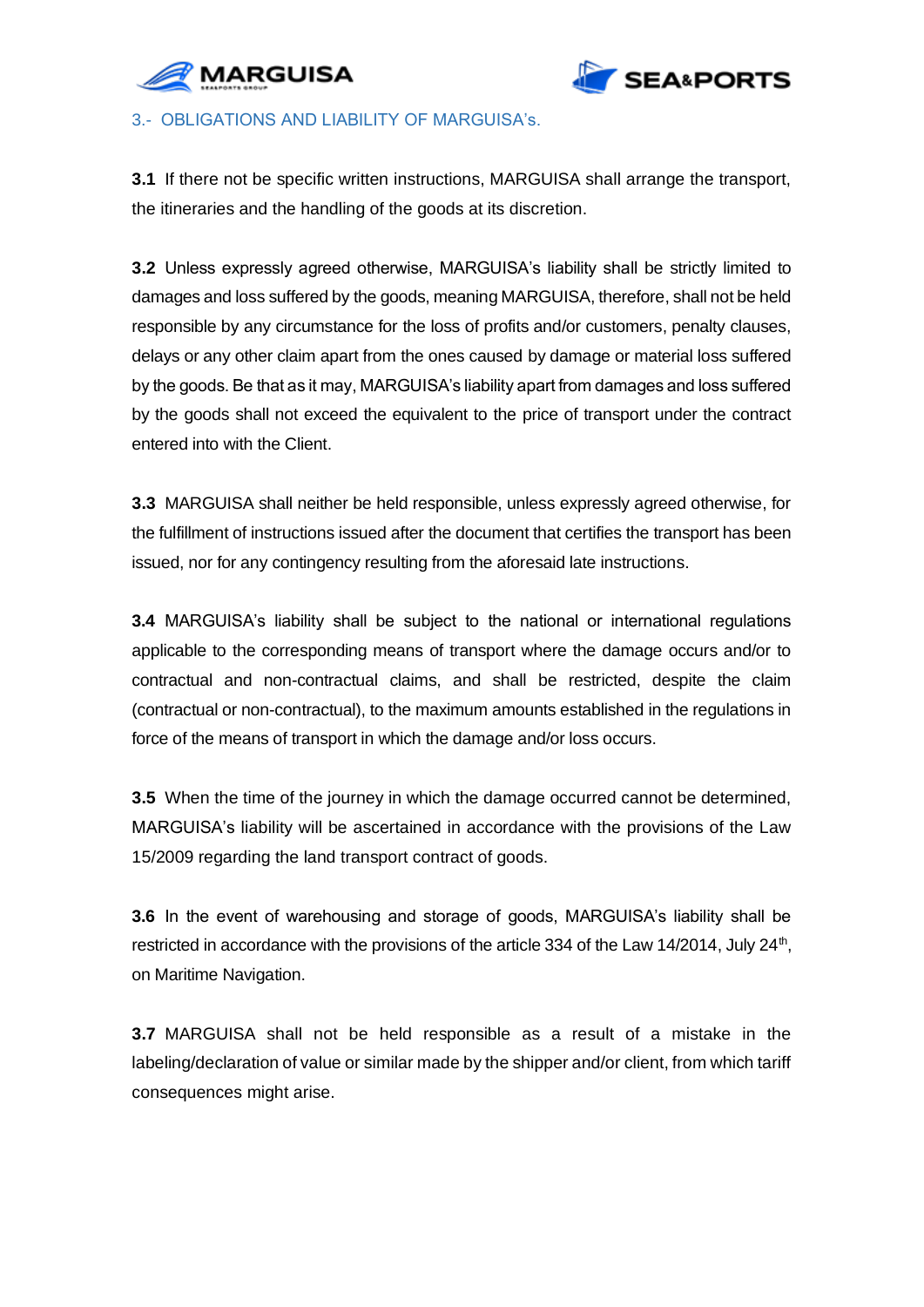



4.- OBLIGATIONS OF THE SENDER.

**4.1** The sender shall be responsible for and guarantees the accuracy of the declaration of the content, weight and especially, of the certification of the verification of the container's weight (VGM), for the purposes of the SOLAS Convention. The sender shall indemnify MARGUISA and hold it harmless from any loss, damage or expense that might arise from defects, mistakes or inadequacies in the declaration of the shipper and/or client for the content, weight and VGM of the container (VGM).

**4.2** Likewise, the sender guarantees MARGUISA the certainty of the declaration of the goods (characteristics, description, brands, numbers, quantity and volume), for that the sender shall respond to MARGUISA for the loss, damages, breakdowns and/or penalties resulting from the inaccuracy of the aforesaid declaration, as well as those that arise from an inadequate or defective packaging that causes damage to handling equipment or means of transport.

**4.3** The sender shall be responsible for the payment of the corresponding transport price and other contracted services, amounts that will be set in accordance with the charges that MARGUISA has in force at the time of the contract signing or, if suitable, in accordance with the charges that in each case can be agreed with MARGUISA, depending on the contracted services.

**4.4** In case of delay in the payment of any expenses and services provided by MARGUISA, the sender shall be obliged to pay the delay interest as set in Law 3/2004, December 29<sup>th</sup> on measures to contest late payment in commercial operations, and other Laws that develop and/or modify it.

**4.5** The sender is obliged to pay not only the price of the contracted services with MARGUISA, buy also any additional expense duly justified resulting from the transport. Particularly, the expenses subsequent to delay in reception and/or removal of the container at the harbor of destination shall be joint responsibility of both the shipper/client and the recipient towards MARGUISA.

**4.6** Given that the price of the service set by MARGUISA is affected by factors interrelated to the price of fuel and electricity, MARGUISA reserves the right to revise the price, so long it provides the Sender such revisions have been applied by the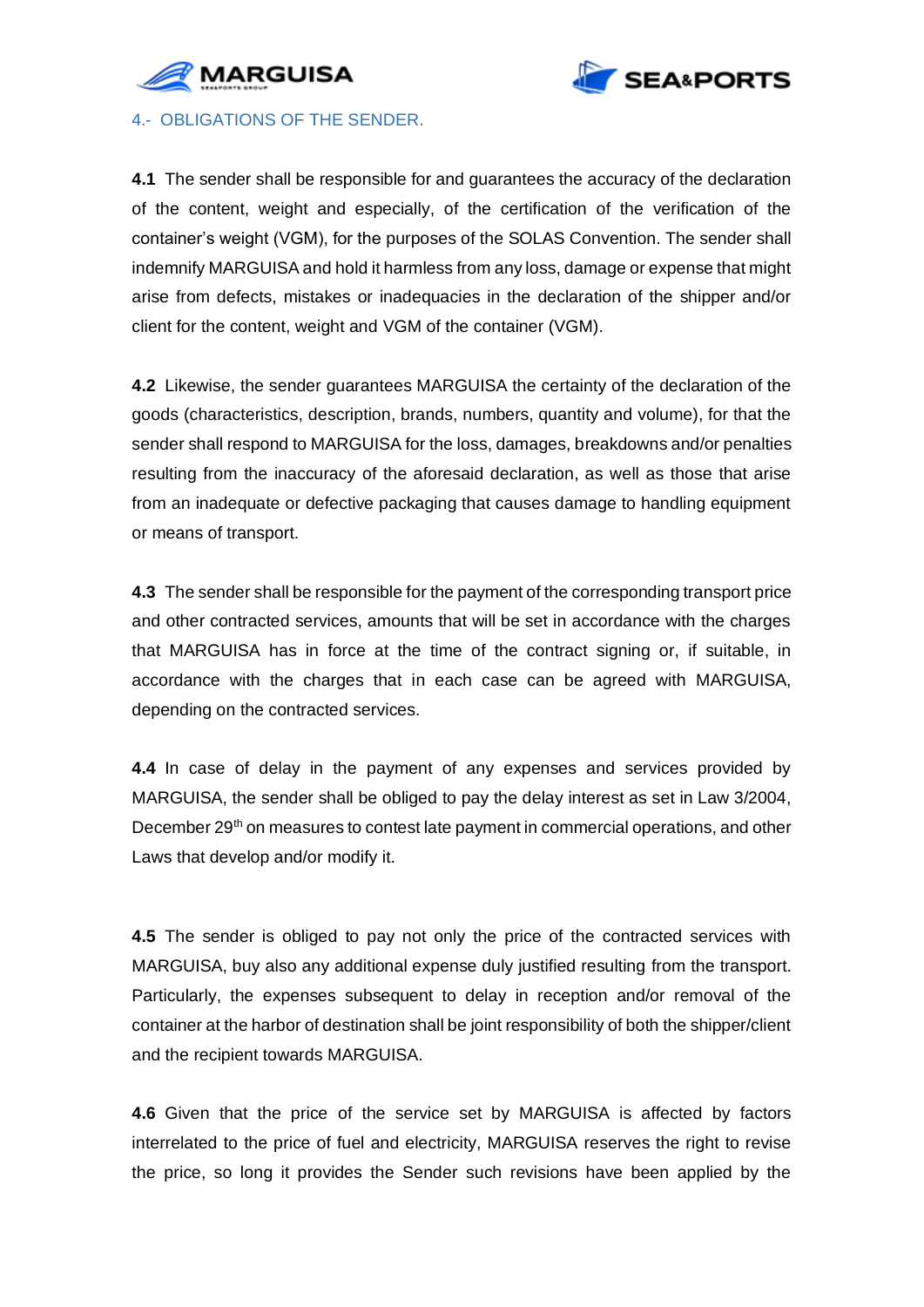



subcontractors in determining the waybill or used by them to review the amount of the said waybill.

5.- LIEN .

MARGUISA has a lien in general and in particular to retain the Sender's goods as guarantee and as payment of the amounts owed by the Sender by virtue of the contracted services. MARGUISA shall impose this right by any means estimated appropriate and admissible under the Law.

# 6.- NOTIFICATION AND PRESCRIPTION.

**6.1** At the time of the delivery of the goods, the Sender or they authorized representative shall verify the conditions in which the goods are found. Likewise, they shall verify that the quantity, number and weight of the packages correspond with the data consigned in the transport documentation. They shall immediately inform MARGUISA in writing regarding any apparent defect or loss in any package, and shall state in writing their reservations in the transport documentation they are given for the delivery of the goods. Otherwise, actions for loss, damage or delay shall not be exercised.

**6.2** Prescription time or, in its case, expiration, to exercise any of the actions related to the services provided by MARGUISA shall concord in each case with the international standards and Conventions applicable to the means of transport in which the damages and/or loss occur.

# 7.- JURISDICTION.

For any claim or dispute that might arise in connection with the interpretation and fulfillment of the General Terms and Conditions or the contract to which they apply, the consignor and/or the client, and/or sender, and/or recipient, expressly and waiving any jurisdiction that might correspond, agree to subject to the Courts of the city of Madrid, and to the Spanish Law. MARGUISA reserves the right to sue the defendant, consignor and/or client, and/or sender and/or recipient at their respective domiciles.